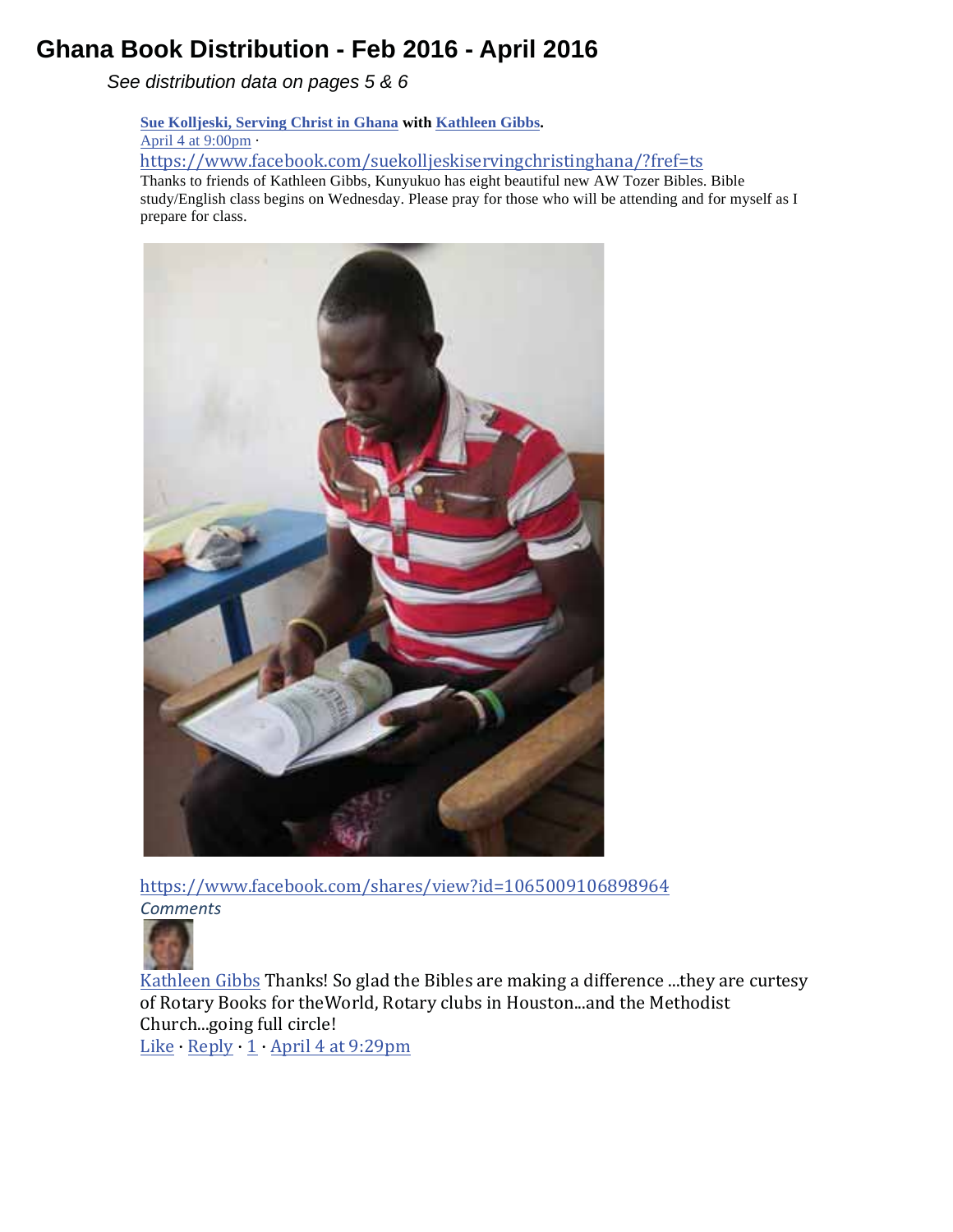Check out the label over the sholder of the person on the right. It is a CNY BFTW carton and I believe from Skaneateles New York.

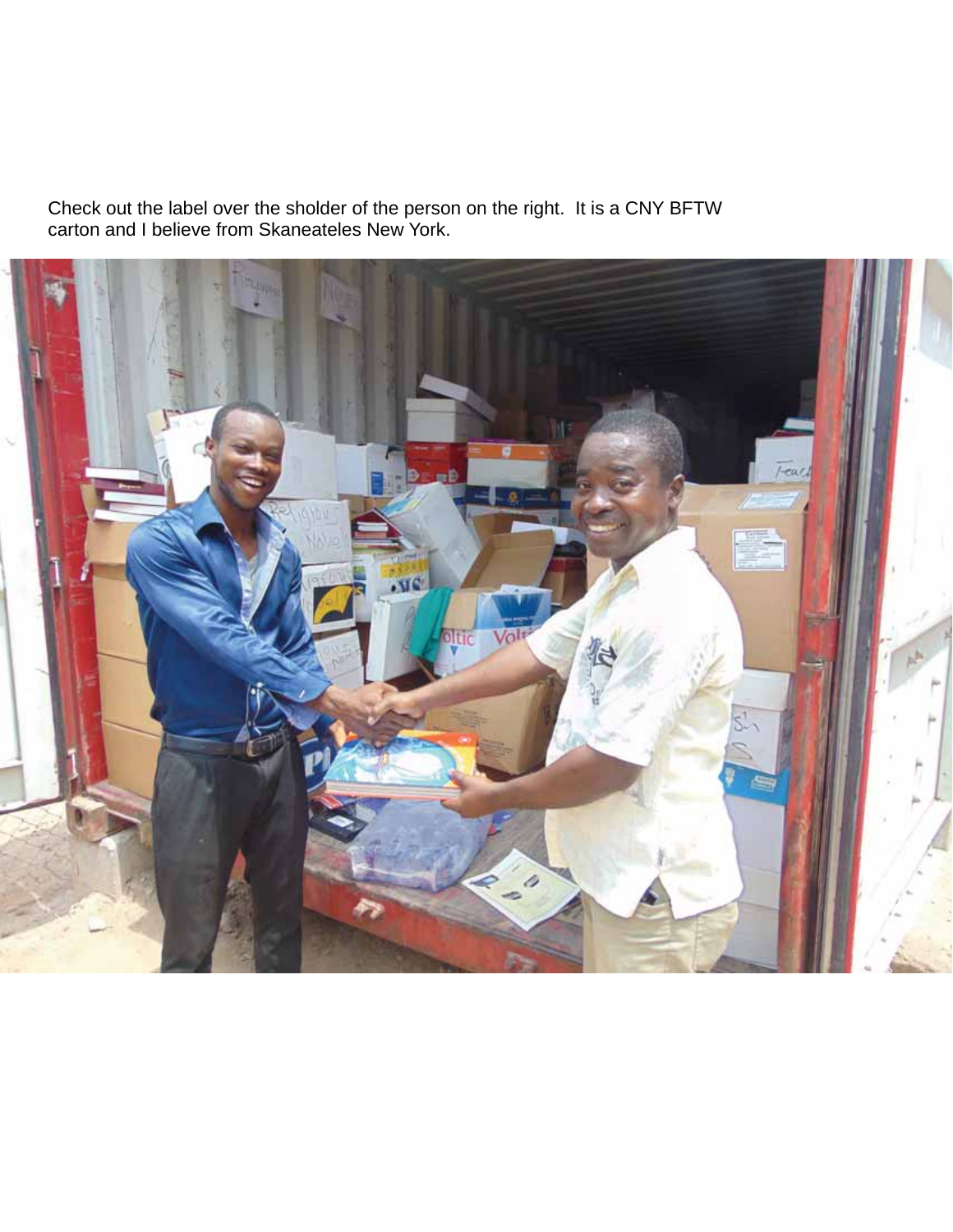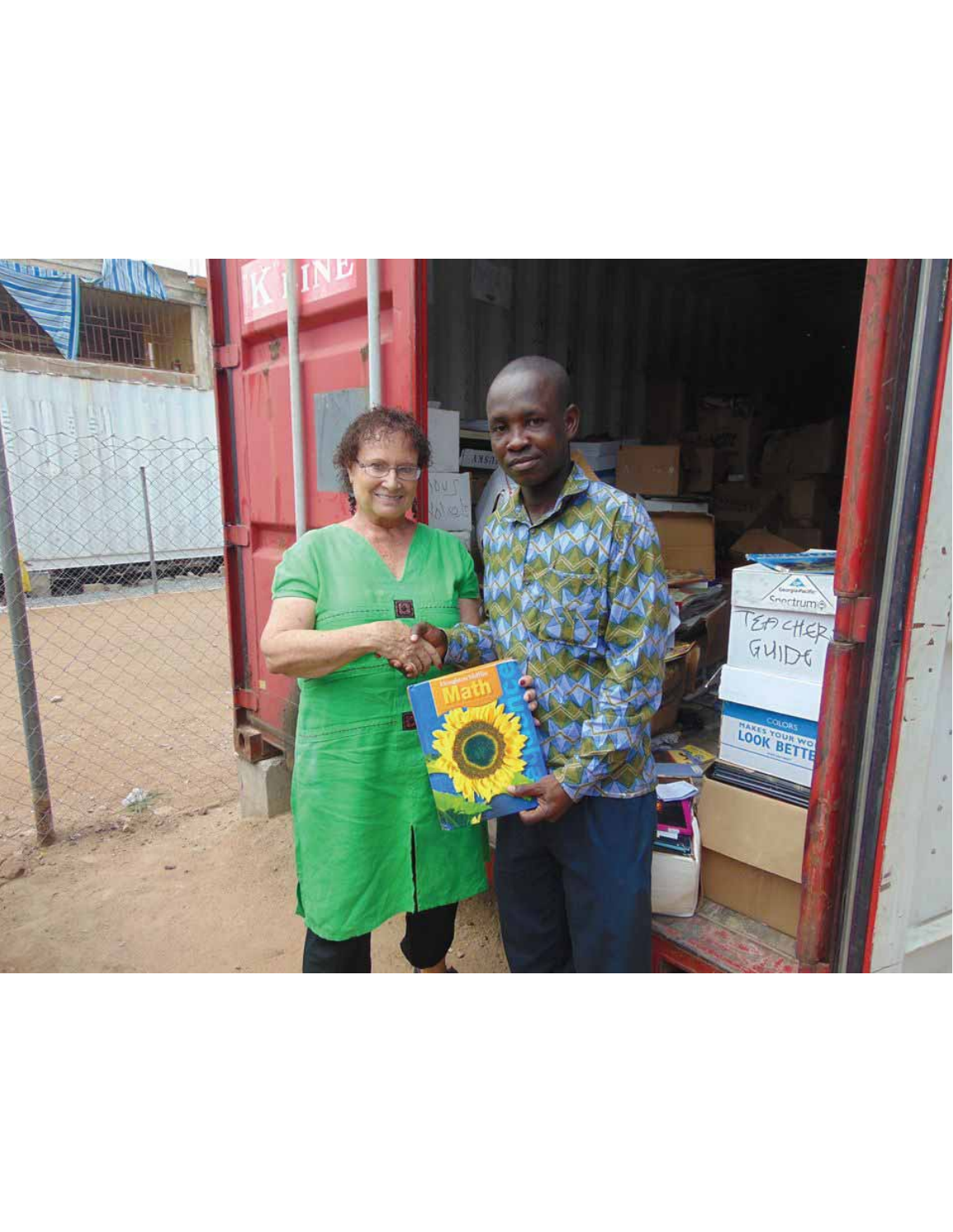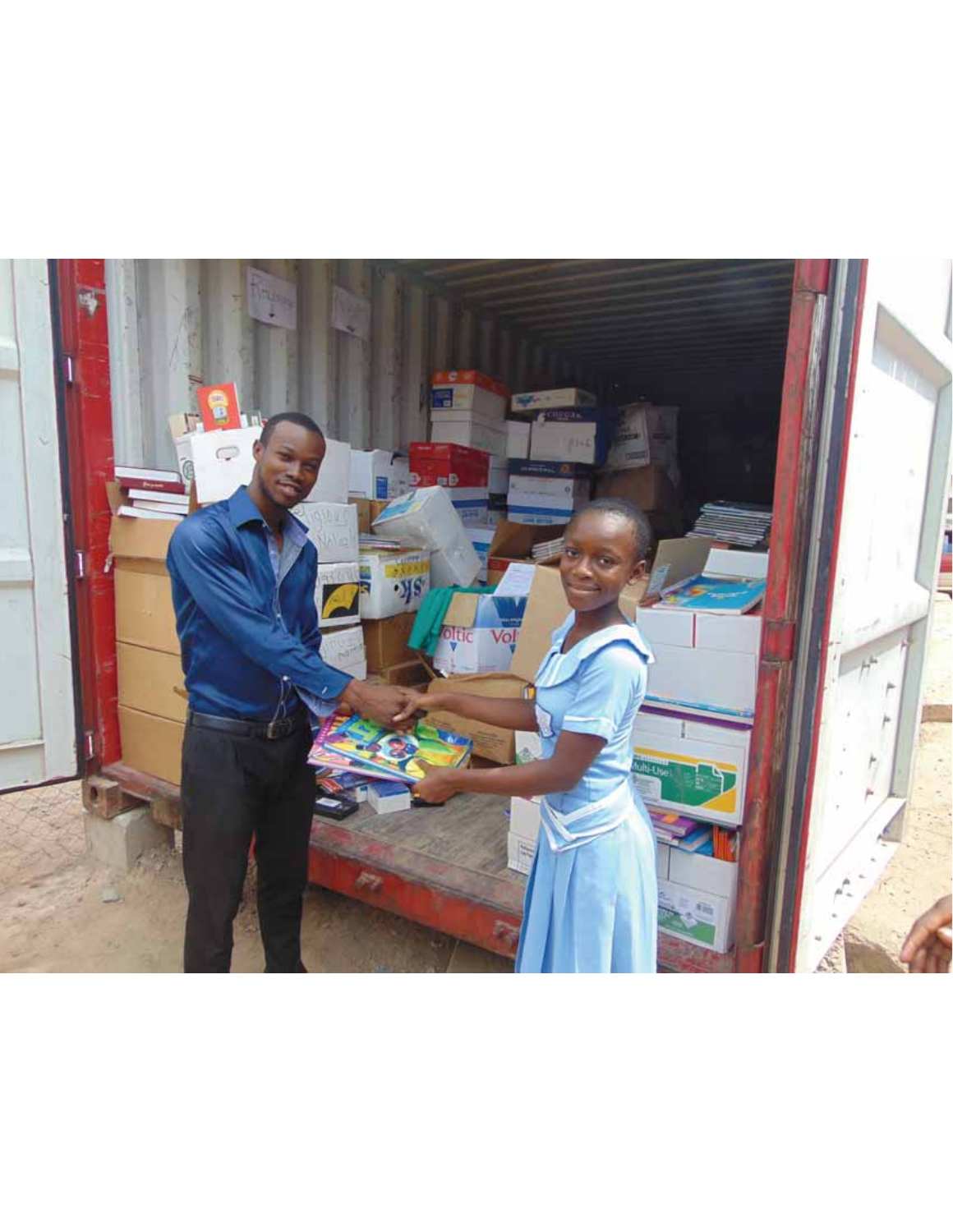Joy2theWorld (NGO) Ghana, W. A. Mid term report on Distribution of Books. Books arrived/available for distribution began February 15, 2016. This is approximately 50% of the shipment as of April 26, 2016. Distribution is ongoing.

**LIST OF SCHOOLS CONTACTED** 

**NAMES OF ORGANISATI NUMBER OF BOOKS COLLECTED** 

| <b>MAYFLOWER BEACON</b>        | 300 |
|--------------------------------|-----|
| <b>CHERIFIELD MONTESORRI</b>   | 300 |
| <b>TIWAJO FOUNDATION</b>       | 250 |
| <b>OUR LADY OF ASSUMPTION</b>  | 300 |
| <b>KOANS COMMUNITY SCH</b>     | 300 |
| <b>MOTHER MARIA</b>            | 300 |
| <b>RUPAK SCHOOL</b>            | 300 |
| <b>ROTARY CLUB OF DANSOMAN</b> | 300 |
| <b>TEMA GENERAL SCHOOL</b>     | 300 |
| <b>MAFI ZONGO</b>              | 600 |
| <b>MEDIE INTERNATIONAL</b>     | 400 |
| <b>HIS MAJESTY ACADEMY</b>     | 300 |
| <b>J.S GLORIOUS SCH</b>        | 300 |
| <b>IDEA AFRICA</b>             | 500 |
| <b>GENERATION F</b>            | 500 |
| <b>SOLID FOUNDATION</b>        | 250 |
| <b>BEREKUSO BASIC SCH</b>      | 300 |
| <b>TRUE GOSPEL CHURCH</b>      | 300 |
| <b>HIGH VIEW MONTESSORI</b>    | 300 |
| <b>ADAMS SCH</b>               | 500 |
| <b>SPECIAL ATTENTION</b>       | 300 |
| <b>MEYAH PREPARATORY SCH</b>   | 300 |
| <b>ROTARY CLUB OF LABONE</b>   | 300 |
| <b>HAPPY FACES</b>             | 350 |
| <b>NSUEKYIR SCH</b>            | 300 |